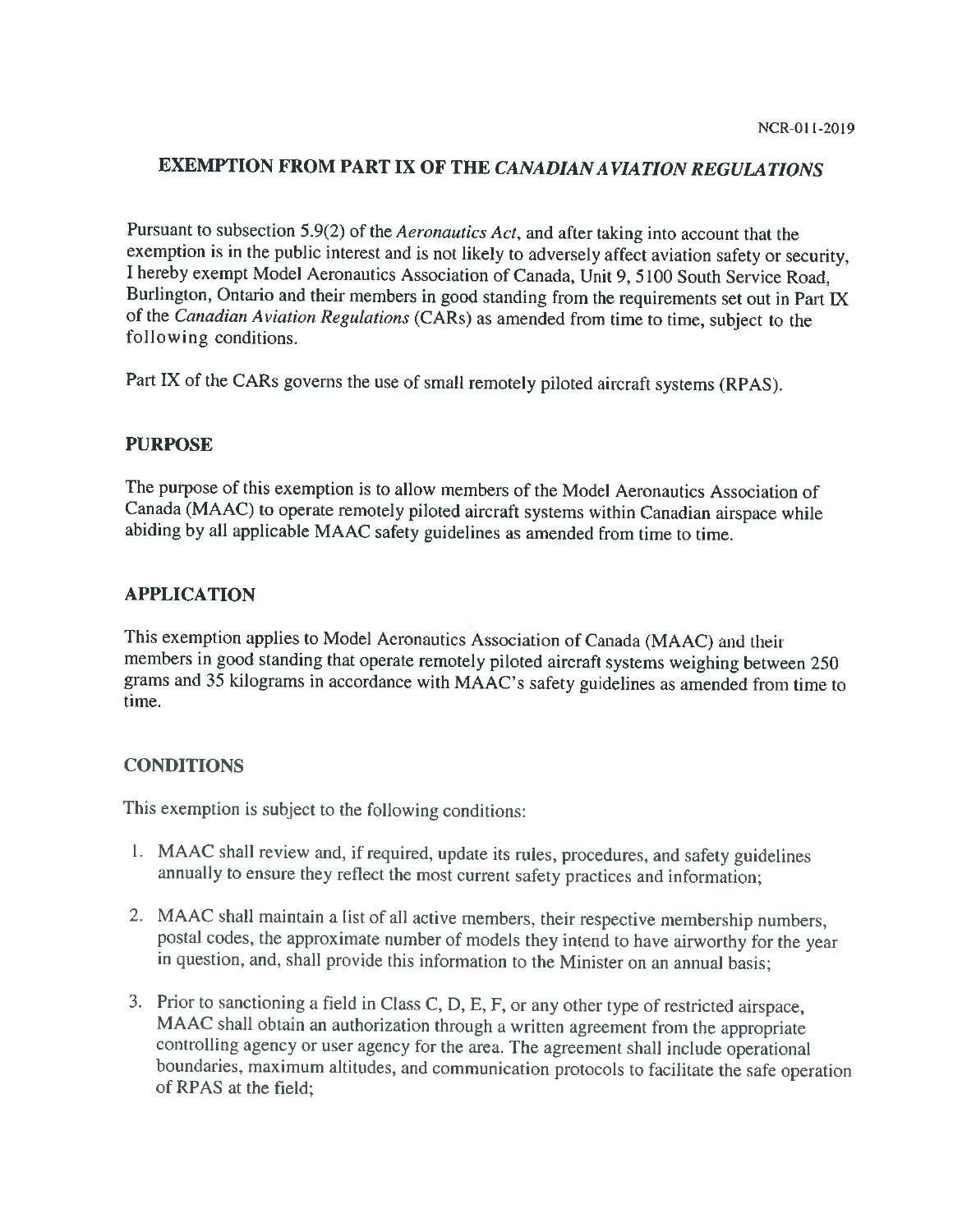- 4. Prior to sanctioning <sup>a</sup> field which is within 3NM of an aerodrome, outside of controlled airspace and listed in the Canadian Flight Supplement (CFS) or the Canadian Water Aerodrome Supplement (CWAS), MAAC shall establish procedures to ensure that RPAS do not conflict with or pose <sup>a</sup> hazard to other aircraft in the vicinity;
- 5. MAAC shall keep <sup>a</sup> list of incidents and accidents between MAAC operated RPAS and other aircraft or persons on the ground that are not members of the association to which this exemption applies. MAAC shall provide this list to the Minister upon request.
- 6. The member of MAAC shall not operate <sup>a</sup> RPAS unless the pilot or <sup>a</sup> visual observer has the aircraft in visual line-of-sight at all times during flight;
- 7. The member of MAAC operating <sup>a</sup> RPAS shall give way to power-driven heavier-than-air aircraft, airships, gliders and balloons at all times;
- 8. The member of MAAC operating <sup>a</sup> RPAS shall be in good standing with the association, namely have paid all dues and be following all MAAC rules;
- 9. The member of MAAC operating <sup>a</sup> RPAS shall adhere to the most current version of the applicable MAAC rules, procedures, and safety guidelines;
- 10. The member of MAAC shall not operate <sup>a</sup> RPAS unless the member has successfully demonstrated to <sup>a</sup> person delegated by MAAC in accordance with MAAC's rules, procedures, and safety guidelines that the member has sufficient knowledge and experience to control the RPAS in <sup>a</sup> safe and competent manner unless in the case where the member is under the direct supervision of <sup>a</sup> qualified MAAC instructor;
- 11. The member of MAAC operating <sup>a</sup> RPAS shall mark their aircraft with their MAAC member number in <sup>a</sup> way that the owner can be identified;
- 12. The member of MAAC operating <sup>a</sup> RPAS in Class C, D, E, F, or any other type of restricted airspace shall take-off, launch, land, or recover from <sup>a</sup> field sanctioned by MAAC or, in the case where the field is not sanctioned by MAAC, the member of MAAC shall obtain, prior to entering the airspace, an authorization from the appropriate controlling agency or user agency;
- 13. The member of MAAC operating <sup>a</sup> RPAS in Class C, D, E, F, or in any type of restricted airspace shall adhere to all the conditions that are detailed in the agreement with the controlling agency or user agency for the area;